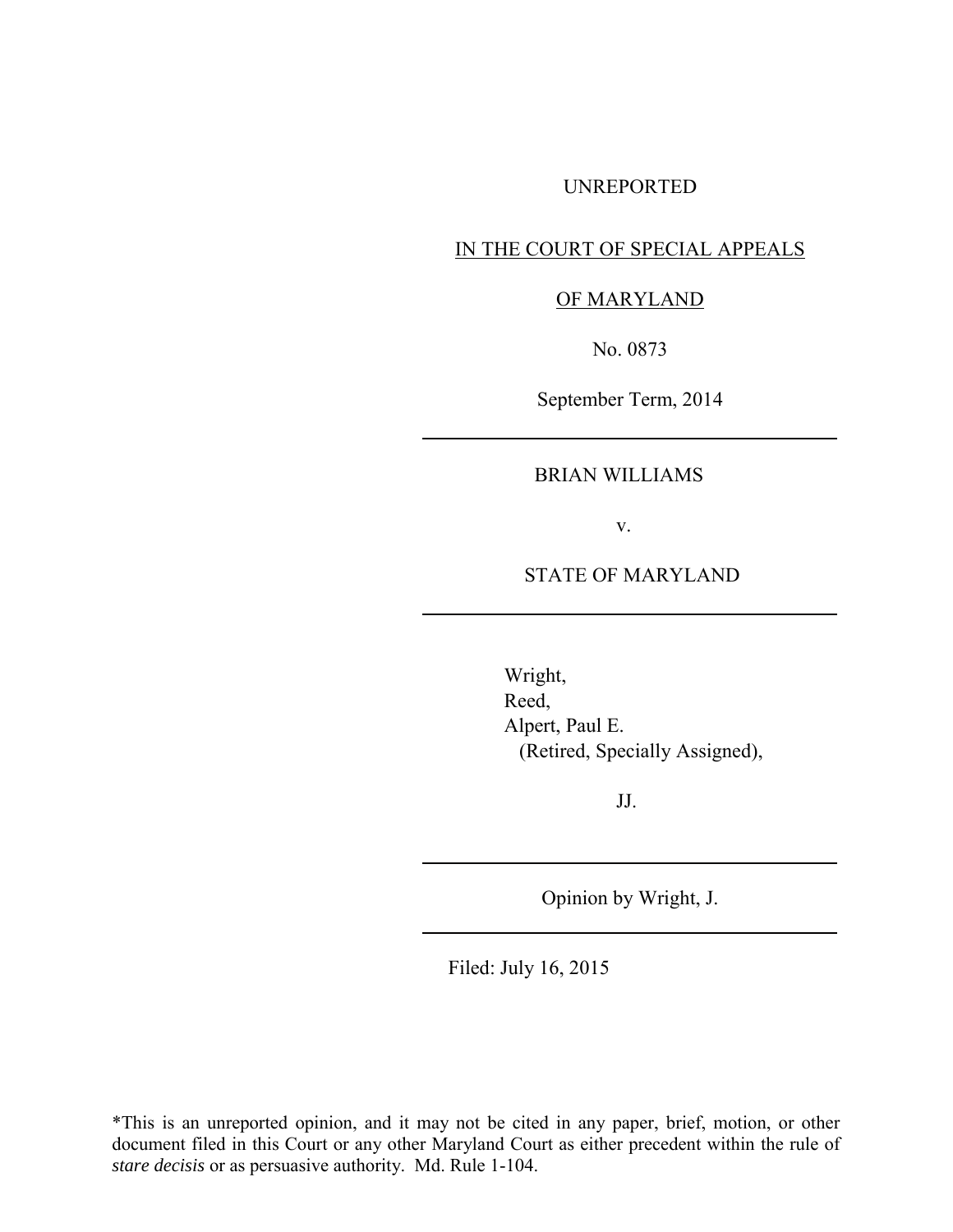This appeal arises from the Circuit Court for Wicomico County's dismissal of a Notice of Appeal filed by appellant, Brian W. Williams. On May 20, 2014, Williams filed a motion to correct illegal sentence, related to his 1995 conviction for distribution and possession of cocaine. Along with his motion, Williams filed a statement and affidavit which requested the court to waive the filing fees. On June 3, 2014, the court denied the motion to correct illegal sentence. On June 12, 2014, Williams filed a Notice of Appeal without a separate request to waive fees. On August 11, 2014, the court issued a notice of show cause and ordered Williams to explain why the Notice of Appeal should not be stricken for his failure to pay the filing fee and the cost of preparing the record.

On August 20, 2014, Williams filed a letter, responding to the notice of show cause, advising that a statement of indigency was filed on page seven of the motion to correct illegal sentence, and therefore, his Notice of Appeal should not be stricken. On August 25, 2014, the circuit court dismissed Williams's Notice of Appeal because it deemed his response insufficient. Specifically, the court ruled that Williams failed to comply with Md. Rule 8-201(b), which requires appellants to deposit the filing fee with the Clerk of Court. This appeal followed.

Williams raises two questions for our review which we have redrafted:<sup>1</sup>

 $\overline{a}$ 

2. Do the particular circumstances require reinstatement of the June 14, 2014 Notice of Appeal, and resolution of whether the lower court erred when it denied the Motion to Correct Illegal Sentence?

<sup>&</sup>lt;sup>1</sup> In his brief, Williams asked:

<sup>1.</sup> Did [t]he the lower court err when it dismissed the Notice of Appeal from the order denying the Motion to Correct Illegal Sentence?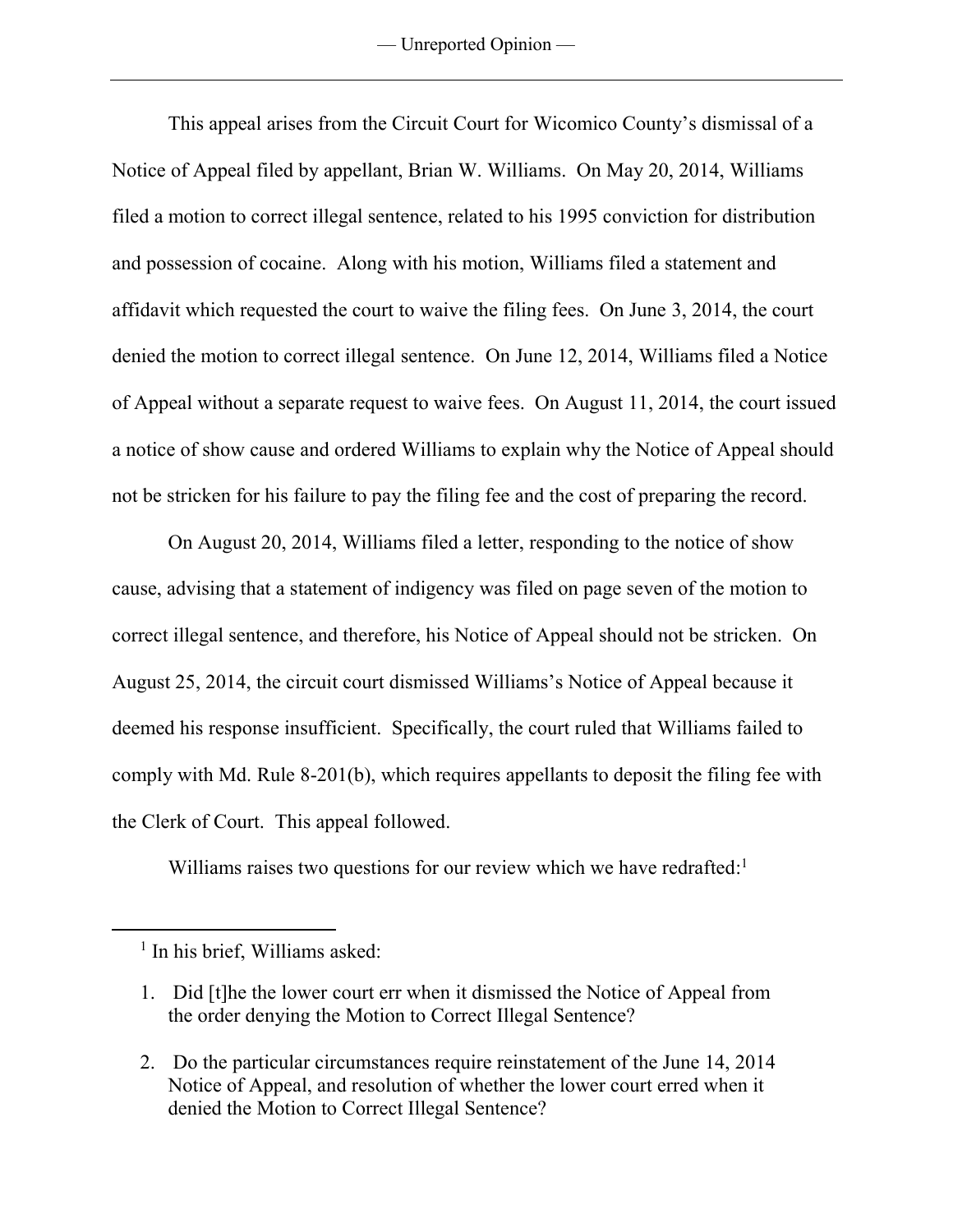- 1) Whether the circuit court was within its discretion in dismissing Williams's Notice of Appeal when he did not file a separate statement of indigency.
- 2) Whether the circuit court properly denied Williams's motion to correct illegal sentence.

Although Williams's appeal to this Court stems only from the circuit court's dismissal of his Notice of Appeal, we will still address the denial of his motion to correct illegal sentence. As explained below, we answer the first – and only – question properly before us in the affirmative.

### **Discussion**

Williams argues that the circuit court abused its discretion in dismissing his Notice of Appeal. According to Williams, he complied with Md. Rule 8-201(b), as his request to waive fees was filed with the motion to correct illegal sentence, and was granted at the time the motion to correct illegal sentence was allowed to proceed.

The State responds that Williams cannot meet his burden of proving an abuse of discretion because 1) the language of Md. Rule 1-325(a) contemplates that a separate statement of indigency needs to be filed with the Notice of Appeal; 2) a motion to correct an illegal sentence apparently has no filing fee;<sup>2</sup> 3) the court is requested to assess whether a claim is frivolous before waiving fees, and the court cannot decide whether a claim is frivolous unless papers are presented; and 4) a court may reasonably exercise its discretion in determining that it should check for a change in financial circumstances

 $\overline{a}$ 

<sup>2</sup> We disagree. There is a cost according to Md. Rule 4-353, Costs, and Revised Schedule of Circuit Court Charges, Costs and Fees Established under Md. Code (1973, 2013 Repl. Vol.), Courts & Judicial Proceedings Article ("CJP"), § 7-202.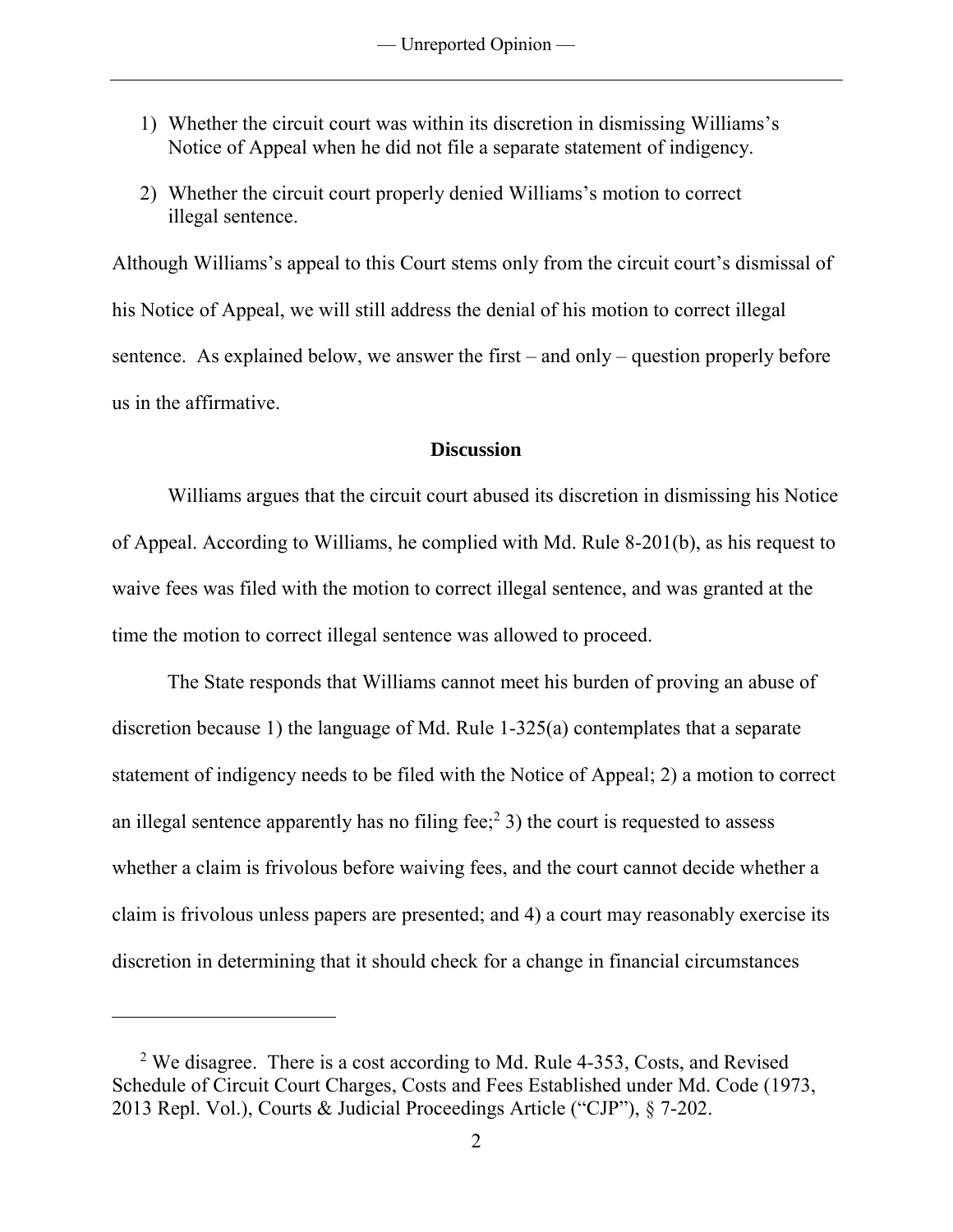over a period of time. We agree with the State that the circuit court's judgment should be

affirmed.

Md. Rule 8-201(b) states:

(b) **Filing Fees.** At the time of filing a notice of appeal in a civil case, or within the time for transmitting the record under [Rule 8-412](https://a.next.westlaw.com/Link/Document/FullText?findType=L&pubNum=1007687&cite=MDRCTSPAR8-412&originatingDoc=N898146809CEB11DB9BCF9DAC28345A2A&refType=LQ&originationContext=document&transitionType=DocumentItem&contextData=(sc.Category)) in a criminal case, an appellant shall deposit the fee prescribed pursuant to [Code, Courts](https://a.next.westlaw.com/Link/Document/FullText?findType=L&pubNum=1000021&cite=MDCATS7-102&originatingDoc=N898146809CEB11DB9BCF9DAC28345A2A&refType=LQ&originationContext=document&transitionType=DocumentItem&contextData=(sc.Category))  [Article, § 7-102](https://a.next.westlaw.com/Link/Document/FullText?findType=L&pubNum=1000021&cite=MDCATS7-102&originatingDoc=N898146809CEB11DB9BCF9DAC28345A2A&refType=LQ&originationContext=document&transitionType=DocumentItem&contextData=(sc.Category)) with the clerk of the lower court unless the fee has been waived by an order of court . . . .

Md. Code (1973, 2013 Repl. Vol.), Courts & Judicial Proceedings Article ("CJP"),

§ 7-201(a) requires that filing fees be paid prior to docketing a case. Pursuant to CJP

§ 7-201(b) and Md. Rule 1-325, however, in cases of indigency, the prepayment of fees

may be waived upon a proper finding by the circuit court. CJP § 7-201 provides, in

pertinent part:

(b) *Waiver in case of indigency.* -- The circuit court shall pass an order waiving the payment in advance if:

- (1) Upon petition for waiver, it is satisfied that the petitioner is unable by reason of his poverty to make the payment; and
- (2) The petitioner's attorney, if any, certifies that the suit, appeal, or writ is meritorious.

This statutory provision is implemented by Md. Rule 1-325(a):

(a) **Generally.** A person unable by reason of poverty to pay any filing fee or other court costs ordinarily required to be prepaid may file a request for an order waiving the prepayment of those costs. The person shall file with the request an affidavit verifying the facts set forth in that person's pleading, notice of appeal, application for leave to appeal or request for process, and stating the grounds for entitlement to the waiver. If the person is represented by an attorney, the request and affidavit shall be accompanied by the attorney's signed certification that the claim, appeal, application, or request for process is meritorious. The court shall review the papers presented and may require the person to supplement or explain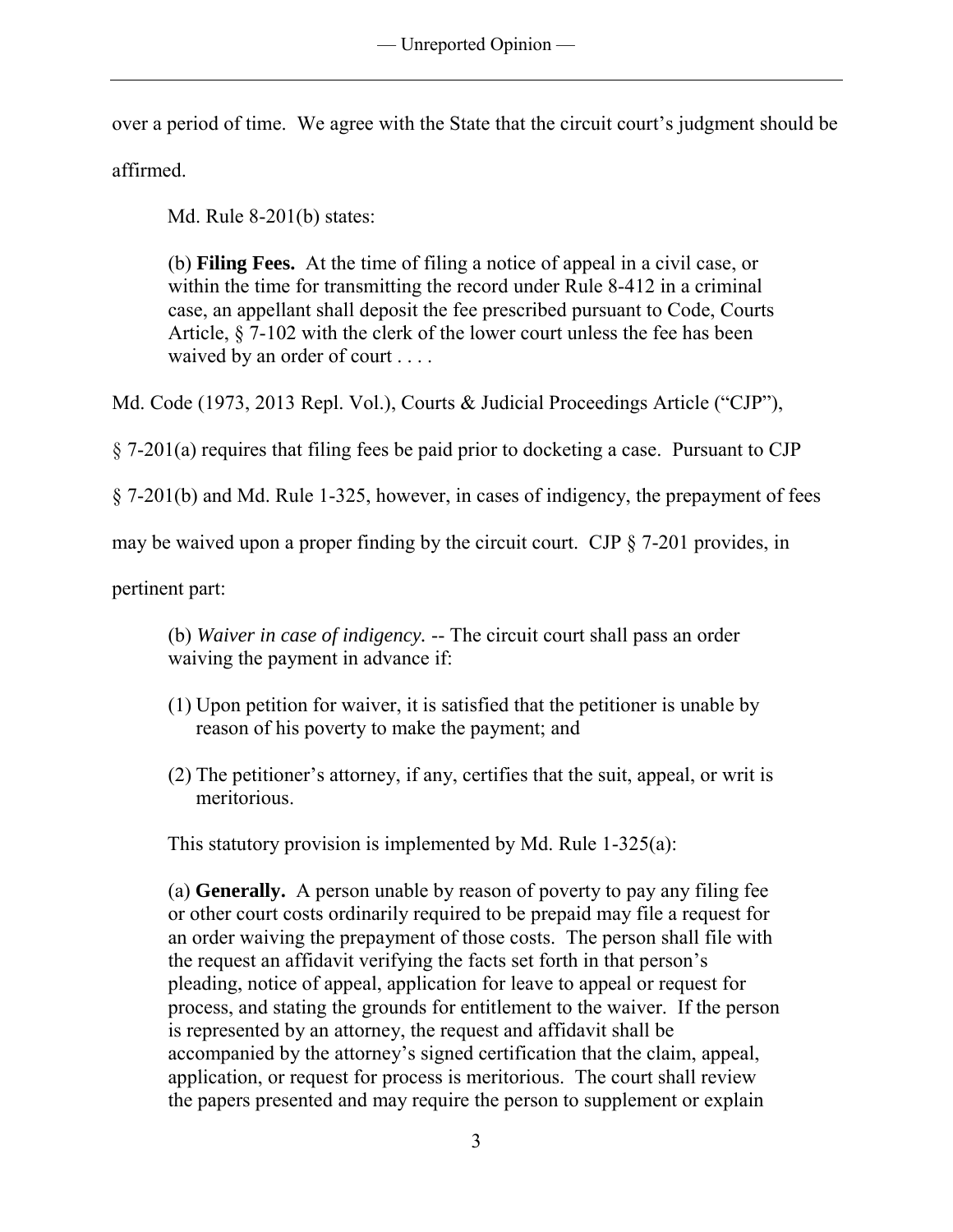any of the matters set forth in the papers. If the court is satisfied that the person is unable by reason of poverty to pay the filing fee or other court costs ordinarily required to be prepaid and the claim, appeal, application, or request for process is not frivolous, it shall waive by order the prepayment of such costs.

 Under Md. Rule 1-325(a), Williams only needed to show that he was indigent and that his claim was not frivolous. *Williams v. Circuit Court for Washington County*, 196 Md. App. 169, 179 (2010). When a waiver of filing fees is requested, the circuit court is required to review the documents filed by the petitioner, and grant the request if it finds that the petitioner is too impoverished to pay the fee and that the action is not frivolous. *Torbit v. State*, 102 Md. App. 530, 534 (1994). If the petitioner is proceeding *pro se*, no certification is required and the court may base its determination on the motion and the petitioner's affidavit. *Id.* If a court has insufficient information upon which to make a determination, the court may either conduct a hearing on the matter or request that the petitioner submit additional information. Md. Rule 1-325(a); *see also Torbit*, 102 Md. App. at 534 (citing *Wigginton v. Wigginton*, 16 Md. App. 329, 333 (1972)).

"A circuit court's decision to grant or deny a request for a waiver of fees and costs under Md. Rule 1-325(a) is reviewed under an abuse of discretion standard." *Torbit*, 102 Md. App. at 536 (citation omitted). An abuse of discretion occurs when no reasonable person would have behaved in the same fashion. *See Pickett v. State*, 222 Md. App. 322, 331 (2015). This Court has noted:

The Court of Appeals has defined the abuse of discretion standard as a reasonable decision based on the weighing of various alternatives. There is an abuse of discretion where no reasonable person would take the view adopted by the [trial] court. Thus, where a trial court's ruling is reasonable,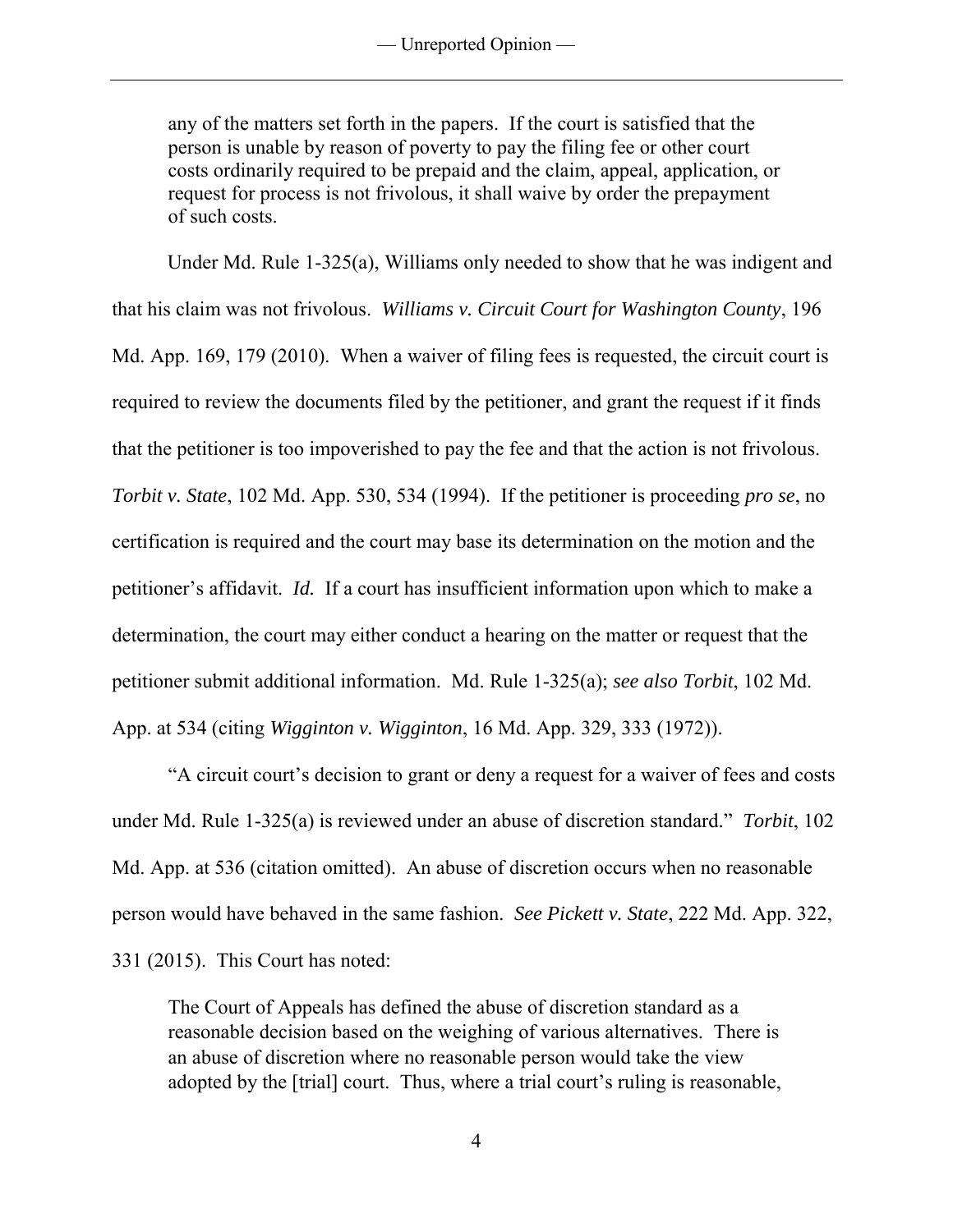even if we believe it might have gone the other way, we will not disturb it on appeal.

*Fontaine v. State*, 134 Md. App. 275, 288 (2000) (internal citations and quotation marks omitted). The Court of Appeals has similarly defined the exercise of discretion as "a reasoned decision based on the weighing of various alternatives[;]" discretion is abused "where no reasonable person would take the view adopted by the trial court[.]" *Metheny v. State*, 359 Md. 576, 604 (2000) (emphasis, citation, and internal quotation marks omitted).

 In this case, Williams filed the request to waive fees with an affidavit verifying the facts set forth in his request when he filed his motion to correct illegal sentence on May 20, 2014. Because Williams was acting pro se, his request and affidavit were not required to be accompanied by an attorney's signed certification. The circuit court reviewed the request and considered his motion to correct illegal sentence, which it subsequently denied on June 3, 2014.

Williams then filed a Notice of Appeal on June 12, 2014, with neither a filing fee nor a separate request to waive fees. In order to determine whether or not to also waive the filing fee for the Notice of Appeal, the circuit court issued a show cause order requesting that Williams explain why the Notice of Appeal should not be stricken for his failure to pay the filing fee and costs of preparing the record. Md. Rule 1-325 requires that "the person shall file . . . an affidavit verifying the facts set forth in that person's pleading, *notice of appeal*, application for leave to appeal, or request for process, and stating the grounds for entitlement to the waiver." (Emphasis added). In other words, the

5